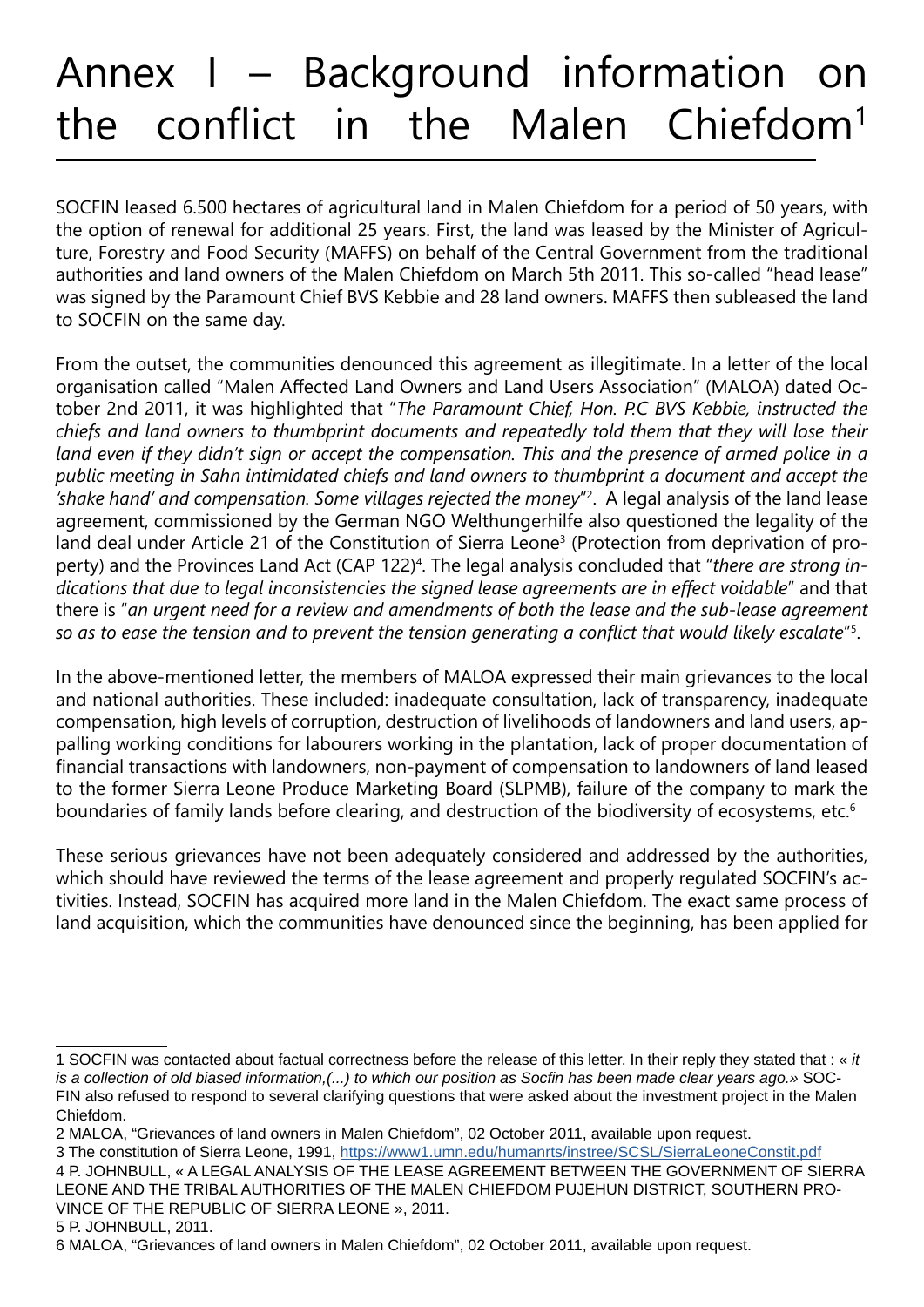the three subsequent lease agreements that SOCFIN stated to have contracted with MAFFS<sup>7</sup>. As of April 2016, SOCFIN claims to hold 17,724 ha (43,796 acres) of land in the Malen Chiefdom, of which 12,557 ha have already been planted with palms<sup>8</sup>. The planted area already exceeds the terms of the Memorandum of Understanding (MoU) signed between SOCFIN and the Government of Sierra Leone in September 2012, fixing a limit on the size of cultivated plantation to 12,000 ha<sup>9</sup>. The project currently affects around 28,135 people in 61 villages $10$ .

Throughout the years, numerous reports from local<sup>11</sup> and international NGOs<sup>12</sup> as well as several academic researchers<sup>13</sup> have highlighted the negative impacts of the SOCFIN investment on the communities. The grabbing of the land by SOCFIN has deprived the affected communities from their main source of income and livelihood. As reports demonstrate:

- Smallholders have lost their access to upland on which they heavily depend to cultivate a large variety of medicinal plants, trees and crops including: rice (the staple food) and other cereals, legumes, tubers, oil seeds, vegetables, fruits for the food security of their family and the community $14$ ;
- farmland is also important to cultivate trees (like kola nuts, oil palms, coffee, cocoa, etc.) whose products represent the main source of income of rural families;
- communities have also lost their access to fallow bush areas on which they rely for a wide range of foods including wild fruits, honey, bush yams and especially bush meat, which is an important source of protein<sup>15</sup>;
- communities are now heavily dependent on food markets where an increase in prices occurs, partly due to the commercial activity of the company in the area<sup>16</sup>.

Therefore the reports converge in concluding that: "*The conversion of land to industrial plantations has led to a dramatic reduction in food crop production, access to food, and access to the full variety of foodstuffs that [communities enjoyed] before the investors came. The results are most evident in the reduction of the number of meals that households (…) said they consume every day. (…) The quality of the meals had also deteriorated.*"<sup>17</sup>

8 SOCFIN, *« Sustainability report 2015 ».*

<sup>7</sup> SOCFIN has now 4 lease agreements for zones A, B, C and D. See: Sierra Leone Agricultural Company (SAC), Sierra Leone, « Environmental and Social Due Diligence Assessment », July 2015. [http://ifcext.ifc.org/ifcext/spiwe](http://ifcext.ifc.org/ifcext/spiwebsite1.nsf/0/5E6E5F39E02C653785257E930077B7DE/$File/Socfin%20ESDD%)[bsite1.nsf/0/5E6E5F39E02C653785257E930077B7DE/\\$File/Socfin%20ESDD%20SAC%20ERM%20Report%20](http://ifcext.ifc.org/ifcext/spiwebsite1.nsf/0/5E6E5F39E02C653785257E930077B7DE/$File/Socfin%20ESDD%) [Final%20v2.0%2031Jul15.pdf](http://ifcext.ifc.org/ifcext/spiwebsite1.nsf/0/5E6E5F39E02C653785257E930077B7DE/$File/Socfin%20ESDD%) (consulted 05/04/2016). However, during a research mission in Freetown by FIAN Belgium and Green Scenery in April 2016, it was not possible to find the lease agreements for zones C and D at the Registrar General. A specific request was made to SOCFIN to receive a copy of the lease agreements. SOCFIN didn't reply.

<sup>9</sup> Memorandum of Understanding and Agreement signed on September 24th 2012. It should be noted that this MoU specifying the respective obligations between SAC and the Government was signed more than 1,5 year after SOCFIN started its operations.

<sup>10</sup> Sierra Leone Agricultural Company (SAC), Sierra Leone, *« Environmental and Social Due Diligence Assessment »*, July 2015, p.11.

<sup>11</sup> Green Scenery, *«The Socfin Land Deal Missing Out on Best Practice: Fact finding Mission to Malen Chiefdom, Pujehun District, Sierra Leone,»* May 2011.

<sup>12</sup> G. Melsbach and J. Rahall, *"Increasing Pressure for Land: Implications for Rural Livelihoods and Development Actors. A Case Study in Sierra Leone"*, Deutsche Welthungerhilfe e.V, October 2012 ; Oakland Institute, *«SOCFIN Land investment in Sierra Leone»*, Land Deal Brief, April 2012 ; FIAN Belgium et al. *« Résistances locales contre l'huile de palme en Sierra Leone »*, Bruxelles, Juin 2013 ; J. Baxter, *"Who is Benefiting? The social and economic impact of three large-scale land investment in Sierra Leone: a cost-benefit analysis"*, ALLAT, July 2013.

<sup>13</sup> G. T. Yengoh and F.A. Armah (2014), *« Land access constraints for communities affected by large-scale land acquisition in Southern Sierra Leone »*, GeoJournal, Volume 81, Issue 1, pp. 103-122.

<sup>14</sup> J. Baxter, *"Who is Benefiting? The social and economic impact of three large-scale land investment in Sierra Leone: a cost-benefit analysis"*, ALLAT, July 2013.

<sup>15</sup> ibidem

<sup>16</sup> G. Melsbach and J. Rahall, *"Increasing Pressure for Land: Implications for Rural Livelihoods and Development Actors. A Case Study in Sierra Leone"*, Deutsche Welthungerhilfe e.V, October 2012. 17 J. Baxter (2013), p. 51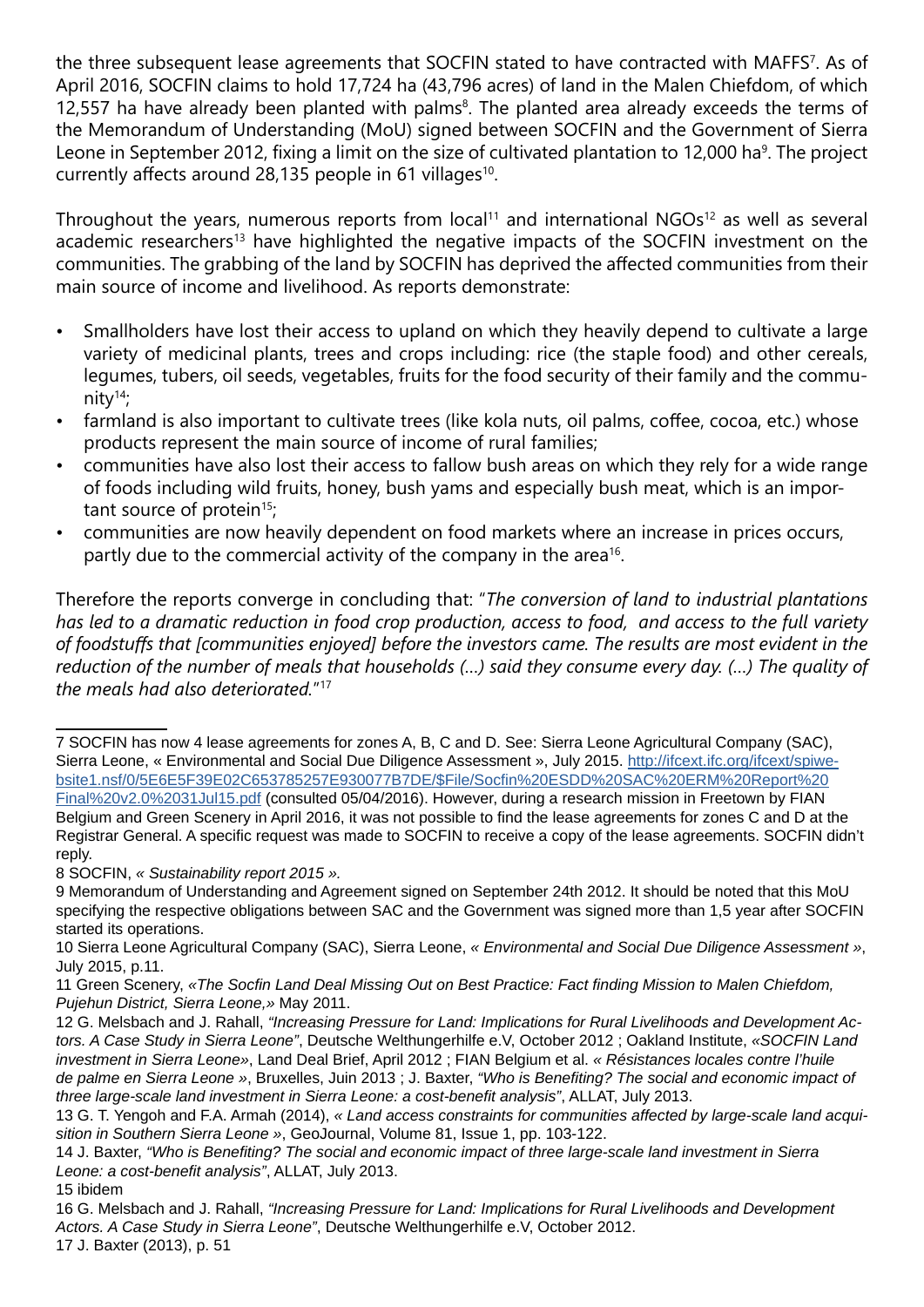Reports also show that beyond agricultural production, the investment has negative impacts on other land uses that are vital for the socio-cultural, economic and environmental realities of the communities, such as access to charcoal and firewood, herbal medicines, construction materials and fibre, sacred forests, cemeteries, etc.<sup>18</sup> They also note that SOCFIN does not respect the minimum requirement of "buffer zones" between the villages and the plantations<sup>19</sup>, and that SOCFIN has not implemented the outgrower scheme as it was promised in the environmental and social impact assessment report and in the MoU<sup>20</sup>. In addition, reports document appalling working conditions<sup>21</sup>, lower school attendance due to loss of income and new social problems, including broken marriages, more unwanted pregnancies, increased incidences of theft, excess drinking and sex work<sup>22</sup> linked to the activities of SOCFIN.

Facing this situation of despair, the communities started to protest against the company. The protests were sometimes violently repressed by the local police, even using live bullets<sup>23</sup> and dozens of people were arrested and put in jail. MALOA members report that they are not allowed to meet and assemble peacefully in the Malen Chiefdom and that they were prevented from presenting their grievances to local authorities by the police. The criminalisation of land rights defenders culminated when six executive members of MALOA were arrested in October 2013 and charged for serious crimes of "conspiracy", "incitement", and "destruction of growing plants" for allegedly brushing palm oil plants belonging to SOCFIN. Although they denied the allegations, and despite the absence of clear evidence<sup>24</sup>, all six were found quilty to the above mentioned charges by the High Court of Justice on February 4th 2016. MALOA's spokesperson, Mr. Shiaka Sama was sentenced to pay a fine of 60,000,000 Leones (approx. 13,400 euros) or face six months of imprisonment. The five other members were sentenced to pay a fine of 30,000,000 Leones (approx. 6,700 euros) each, or face five months of imprisonment. Owing to the solidarity funds raised by the communities, local civil society organisations and international solidarity, the six MALOA members were able to pay their fines and were released between February and May 2016.

Several attempts were made to find a peaceful solution to the conflict. Since 2011, a national NGO, Green Scenery, has been providing support to the communities and formulated recommendations on several occasions to solve the conflict. The communities have been further supported by local CSOs and a broader coalition of national NGOs gathered in the "Action for Large Scale Land Acquisition Transparency" (ALLAT) as well as by international NGOs, asking for the protection of the rights of the communities and a review of the land deal. In December 2012, the communities submitted a petition to the Human Rights Commission of Sierra Leone (HRC). Following this complaint, the HRC dispatched several fact finding missions to the area and decided to initiate a mediation process engaging all actors. A draft agreement was submitted to the parties in June 2013, and a follow-up meeting was held in November 2013. Unfortunately, the mediation could not be concluded due to the absence of the Paramount Chief, the Minister of Agriculture, Forestry and Food Security and the Minister of Justice<sup>25</sup>. Different testimonies from members of the HRC and CSOs also refer to SOFCIN's lack of collaboration to allow for peaceful mediation in the Malen Chief-

<sup>18</sup> G. T. Yengoh and F.A. Armah (2014)

<sup>19</sup> G. T. Yengoh and F.A. Armah (2014)

<sup>20 «</sup> *SAC does not work with outgrower* », see Sierra Leone Agricultural Company (SAC), Sierra Leone, « *Environmental and Social Due Diligence Assessment* », July 2015, p.11. Clarifying questions about the (non implementation of the) outgrower scheme were asked to SOCFIN in a letter by FIAN Belgium in May 2016. No answer was provided. 21 Oakland Institute (2012) and G. Melsbach and J. Rahall (2012). An update about the working conditions was supposed to be realised during a research of FIAN Belgium and Green Scenery in April 2016. But the research mission was prevented to enter the Malen Chiefdom by a restriction order of the Assistant Inspector General of Police. 22 J. Baxter (2013)

<sup>23</sup> Green Scenery, « *Report on the incident of police arrest and highhanded measure of fifty seven citizens in Malen Chiefdom, Pujehun district* », January 2014

<sup>24</sup> Testimonies in the verdict confirm that no witnesses were able to identify the suspects.

<sup>25</sup> Human Rights Commission, « *Annual report 2013* », p.37.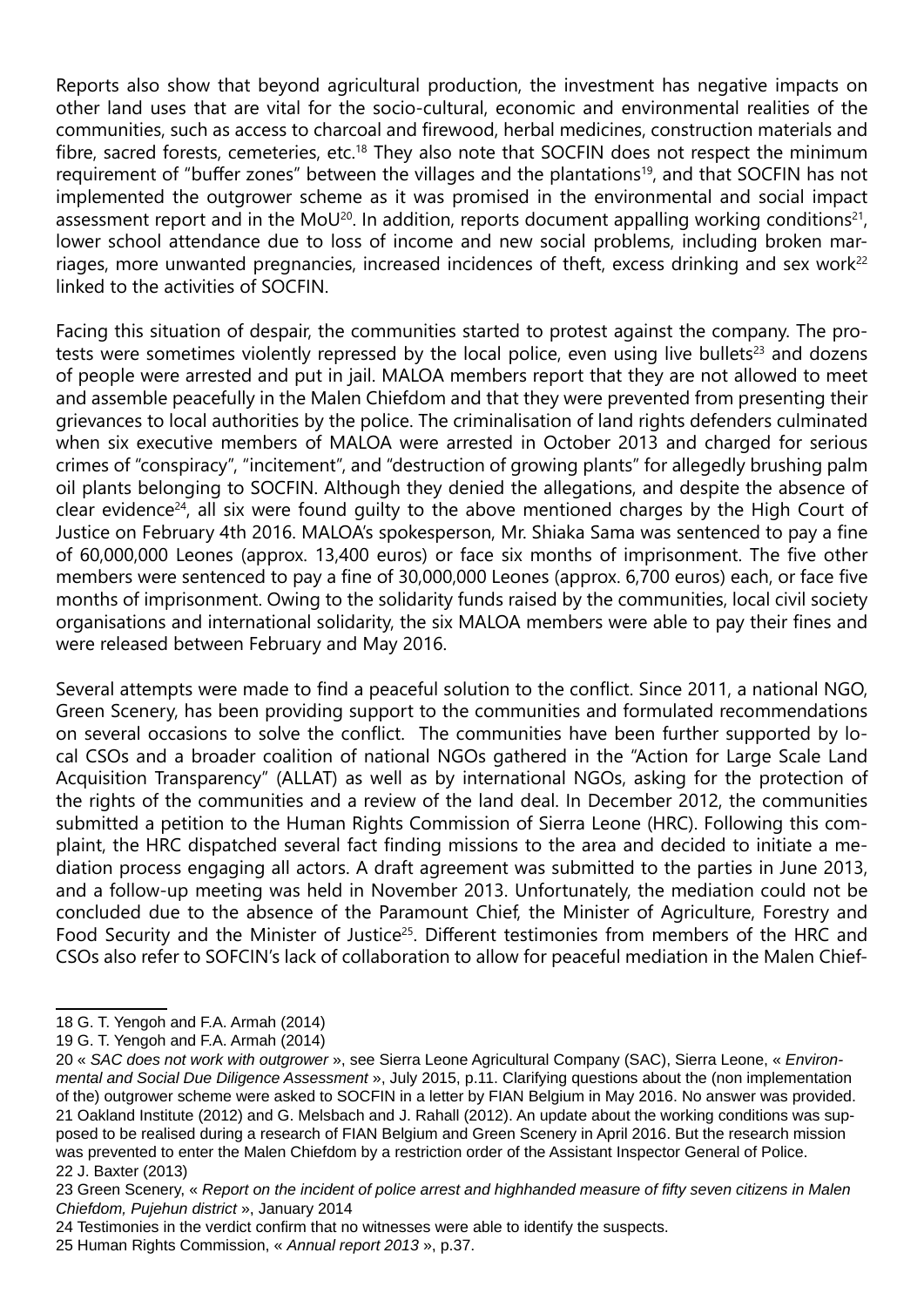dom26. In March 2014, Green Scenery facilitated a joint mission of the Parliamentary Committees on Land and Agriculture to the Malen Chiefdom. The mission aimed at collecting testimonies from the various actors and facilitating a dialogue. However, during the opening meeting in Malen, the mission was disrupted by some members of the delegation under the pretext that the lease agreement was not made available to them<sup>27</sup>. The Parliamentary visit did not result in any concrete recommendations. In April 2016, a joint research mission by Green Scenery and FIAN Belgium, an international human rights organisation, was prevented from visiting the communities due to a restriction order of the police referring to unspecified "security reasons"28 and further requiring specific clearance from the Ministry of Foreign Affairs in order to proceed with the research mission.

<sup>26</sup> Testimonies collected during a research mission by FIAN Belgium and Green Scenery in Freetown and Bo in April 2016.

<sup>27</sup> Green Scenery, « *Parlementarian Engagement/Visit to Sahn Malen Chiefdom, Pujehun District* », 14th – 16 th March 2014, Activity report.

<sup>28 «</sup> *Presidential Visit: Police prevent human Right Organization visiting Pujehun until after 8th April* », April 4th, [https://ishmaeldumbuya.wordpress.com/2016/04/04/police-prevent-human-right-organization-visiting-pujehun-until-af](https://ishmaeldumbuya.wordpress.com/2016/04/04/police-prevent-human-right-organization-visiting-puj)[ter-8th-april/](https://ishmaeldumbuya.wordpress.com/2016/04/04/police-prevent-human-right-organization-visiting-puj) (accessed on 10/06/2016)